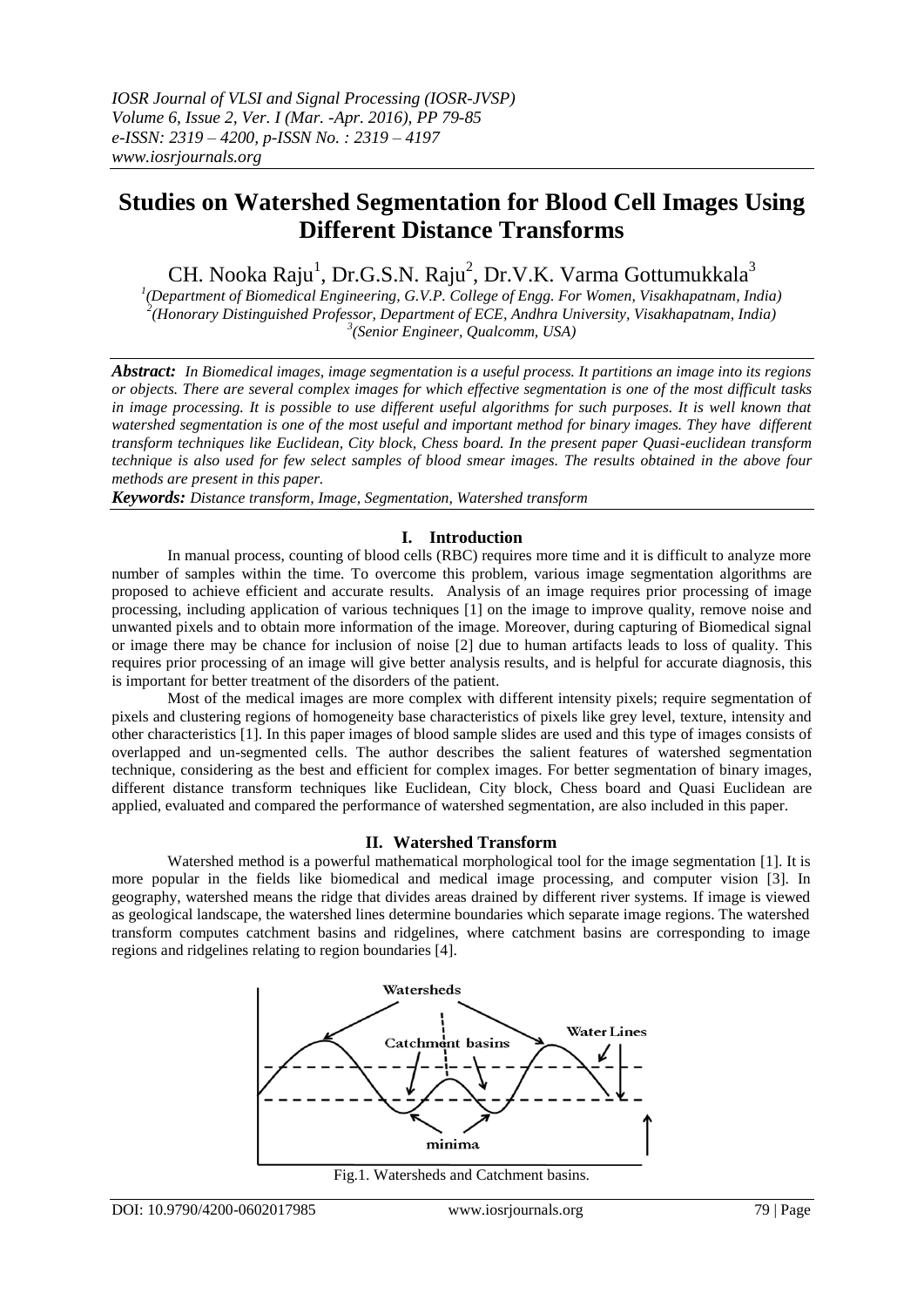Watershed algorithms based on watershed transformation have mainly two classes. The flooding based watershed algorithms, a traditional approach and rainfalling based watershed algorithms as the second.

In traditional flooding based efficient algorithm, implementation of watershed based image segmentation approach is proposed by Luc Vincent and Pierre Soille [5], image is considered as a topographic surface as shown in the Fig.1 contains three points: (i) which indicate regional minimum, (ii) highest probability of water to fall into a single minimum region and (iii) probability of water to fall into more than one such a minimum region. For regional minimum, the groups of points satisfy second condition called watershed or catchment basin of that minimum and the groups of point satisfy third condition makes a crest line on topographic surface termed as a watershed line.

To understand this traditional concept clearly, a simple gray scale image and its topographic surface represents, the height of the topographic surface is proportional to gray level values of the given image. The maximum height of the topographic image is similar to the maximum gray level value of the image.

#### **III. Different Distance Transform Techniques**

Watershed segmentation is a better technique for gray level images. The distance transform (DT) technique is required to be applied as a pre-process to watershed transform, when two black blobs are connected together [6] shows only one catchment basin in the topographic surface of binary image surface.

Different distance transform techniques are also used in this paper are Euclidean, city block, chess board and Quasi-Euclidean distance transform. The Euclidean distance is the straight-line distance between two pixels as shown in the Fig.2. The city block distance metric measures the path between the pixels based on a 4 connected neighbourhood. Pixels whose edges touch are 1 unit apart; pixels diagonally touching are 2 units apart as shown in the Fig.3. The chessboard distance metric measures [7] the path between the pixels based on an 8-connected neighbourhood. Pixels whose edges or corners touch are 1 unit apart as shown in the Fig.4. The Quasi-Euclidean metric measures the total Euclidean distance along a set of horizontal, vertical, and diagonal line segments as shown in the Fig.5.

The distance transforms of a binary image is the distance from every pixel of the object component which is black pixels to the nearest white pixel. In binary images there are only two gray levels 0 and 1 where 0 stand for black and 1 stands for white. The following are different ways to define the distance between two pixels  $[i_1, j_1]$  and  $[i_2, j_2]$  in a digital image.

Several commonly used distance transform functions [8] for image processing are:

#### **Euclidean**



#### **Cityblock**

 $d_{\text{Cityblock}}$  ( [ i<sub>1</sub>, j<sub>1</sub>], [ i<sub>2</sub>, j<sub>2</sub>] ) =  $|i_1 - i_2| + |j_1 - j_2|$ 



Fig.3. City block distance transform

#### **Chessboard**

d<sub>Chessboard</sub> ( [ i<sub>1</sub>, j<sub>1</sub>], [ i<sub>2</sub>, j<sub>2</sub>] ) = max (  $|i_1 - i_2|$ ,  $|j_1 - j_2|$  )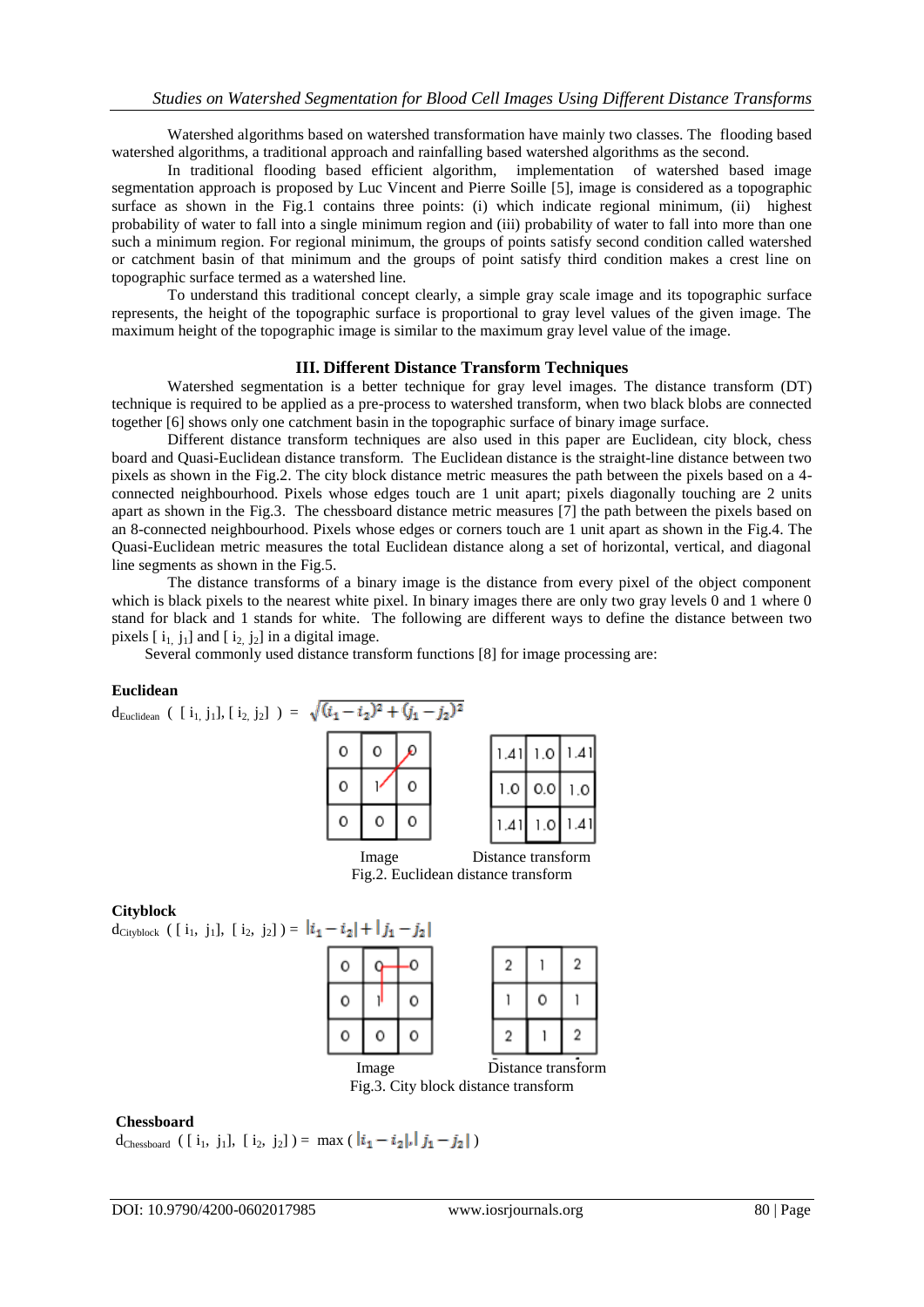

Fig.4. Chess board distance transform

## **Quasi-euclidean:**

 $d_{\text{Quasi-euclidean}}\left( \begin{bmatrix} i_1, j_1 \end{bmatrix}, \begin{bmatrix} i_2, j_2 \end{bmatrix} \right) = \left| i_1 - i_2 \right| + \left( \sqrt{2} - 1 \right) \left| j_1 - j_2 \right|, \left| i_1 - i_2 \right| > \left| j_1 - j_2 \right|$  $(\sqrt{2} - 1) |i_1 - i_2| + |j_1 - j_2|$ , otherwise



Fig.5. Quasi-Euclidean distance transform

### **IV. Watershed Segmentation Comparisons For Different DTs**

The watershed segmentation effects are compared with an example in this section, Fig.6 shows the gray scale and binary images and Fig.7 shows the watershed segmentation effect with different DTs for the binary image of a blood smear sample-1. The Chessboard and City block techniques, achieves the same effect among the four segmentation result can be seen apparently in the figures.



Fig 6. Original gray and binary image of the blood smear sample-1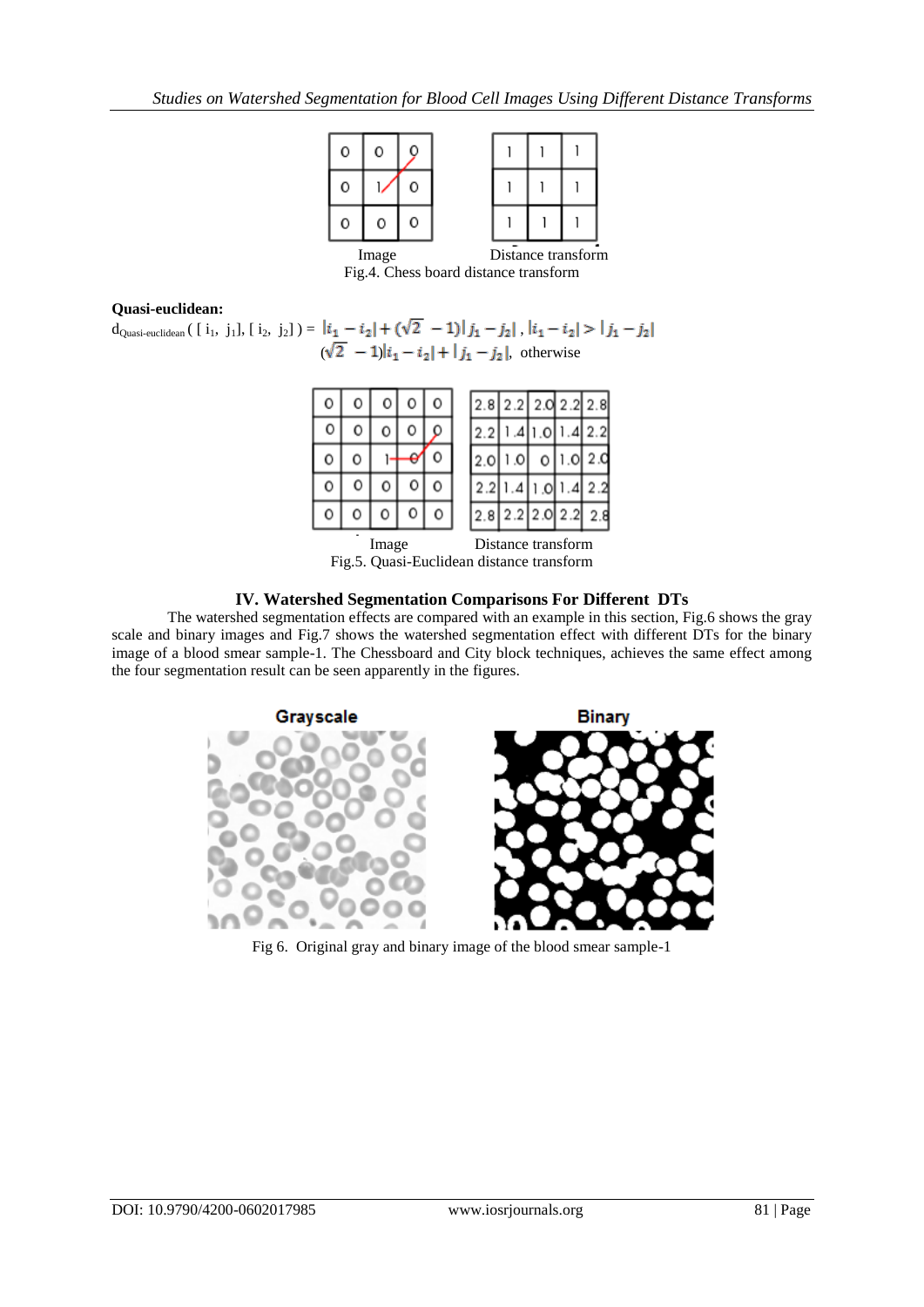

Fig 7. The watershed segmentation results for sample-1 with different DT's

# **V. Results And Discussion**

Different blood cell samples are analyzed using watershed segmentation with a preprocessing of distance transformation techniques applied for better and effective segmentation of clumped blood cells. Three more samples of binary images with different blood samples also provided for further proof of analysis using watershed segmentation effect with different DT functions. Fig.8 shows grayscale and binary images and Fig.9 shows the result after watershed segmentation of sample  $-2$ . For sample  $-3$  grayscale and binary images are shown in Fig.10 and the resultant images are shown in Fig.11 and for sample  $-4$  the respective images are shown in the Fig.12-13.

Watershed segmentation using different distance transform techniques are developed to segment the cells into its individual components in the given blood smear images. Table 1 shows number of cells detected by different DT algorithms and its corresponding errors. Watershed segmentation on sample-1 image using Euclidean, City block, Quasi-euclidean and Chess board algorithms produces 81, 70, 74 and 70 cells in number respectively and its corresponding errors are 17, 1, 7 and 1 in percentage. It is observed that both City block and Chess board gives equal and low error and Euclidean and Quasi-euclidean shows over segmentation and high error. For further verification these techniques are applied on three more samples, sample-2 shows percentage of error as 9.5, 1.5, 3 and 1.5 respectively for Euclidean, City block, Quasi-euclidean and Chess board DT. Sample-3 shows percentage error as 6.9, 1.7, 3.4, -1.7 and sample - 4 shows -35.3, -23.5, -23.5 and -5.85 as percentage errors respectively for the four techniques.

| <b>There If</b> Hamon of cemp $(119C)$ and cribic produced by afficient <b>D</b> 19 |                     |                 |                 |                    |                 |
|-------------------------------------------------------------------------------------|---------------------|-----------------|-----------------|--------------------|-----------------|
| Image ID                                                                            | NOC by              | NOC by          | NOC by          | NOC by             | NOC by          |
|                                                                                     | <b>Manual Count</b> | Euclidean DT    | Cityblock DT    | Quasi Euclidean DT | Chessboard DT   |
| $Sample-1$                                                                          | 69                  |                 | 70              |                    | 70              |
|                                                                                     |                     | Error: $+17\%$  | Error: $+1\%$   | Error: $+7\%$      | Error: $+1\%$   |
| Sample $-2$                                                                         | 63                  | 69              | 64              | 65                 | -64             |
|                                                                                     |                     | Error: $+9.5\%$ | Error: $+1.5\%$ | Error: $+3\%$      | Error: $+1.5\%$ |
| Sample $-3$                                                                         | 58                  | 62              | 59              | 60                 | 57              |
|                                                                                     |                     | Error: $+6.9\%$ | Error: $+1.7\%$ | Error: $+3.4\%$    | Error: -1.7%    |
| $Sample-4$                                                                          |                     |                 |                 |                    |                 |
|                                                                                     |                     | Error: -35.3%   | Error: -23.5%   | Error: $-23.5%$    | Error: -5.88%   |

**Table 1:** Number of cells (NOC) and errors produced by different DTs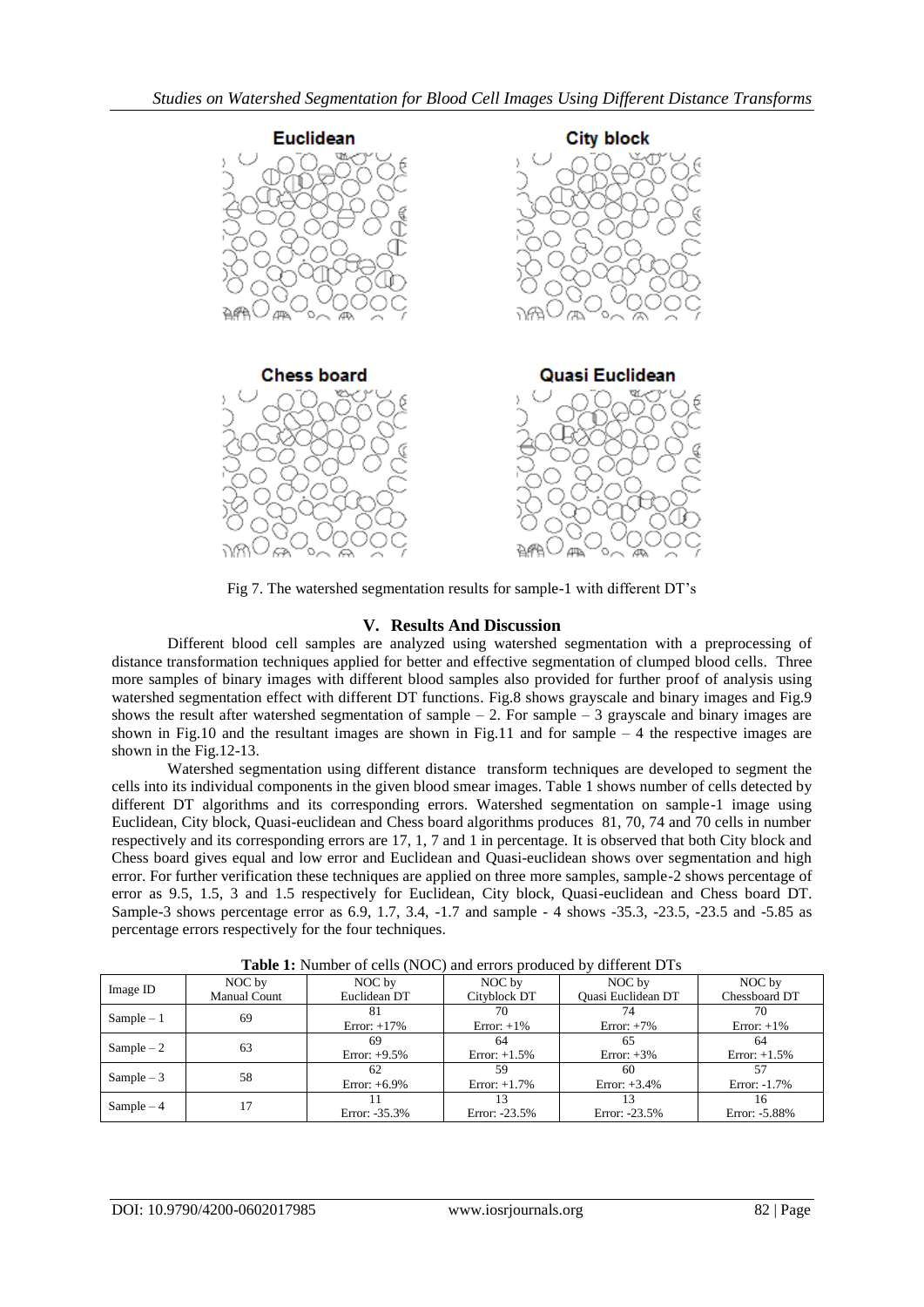

Fig 8. Original gray and binary image of the blood smear sample-2



Fig 9. The watershed segmentation results for sample-2 with different DT's



Fig 10. Original gray and binary image of the blood smear sample-3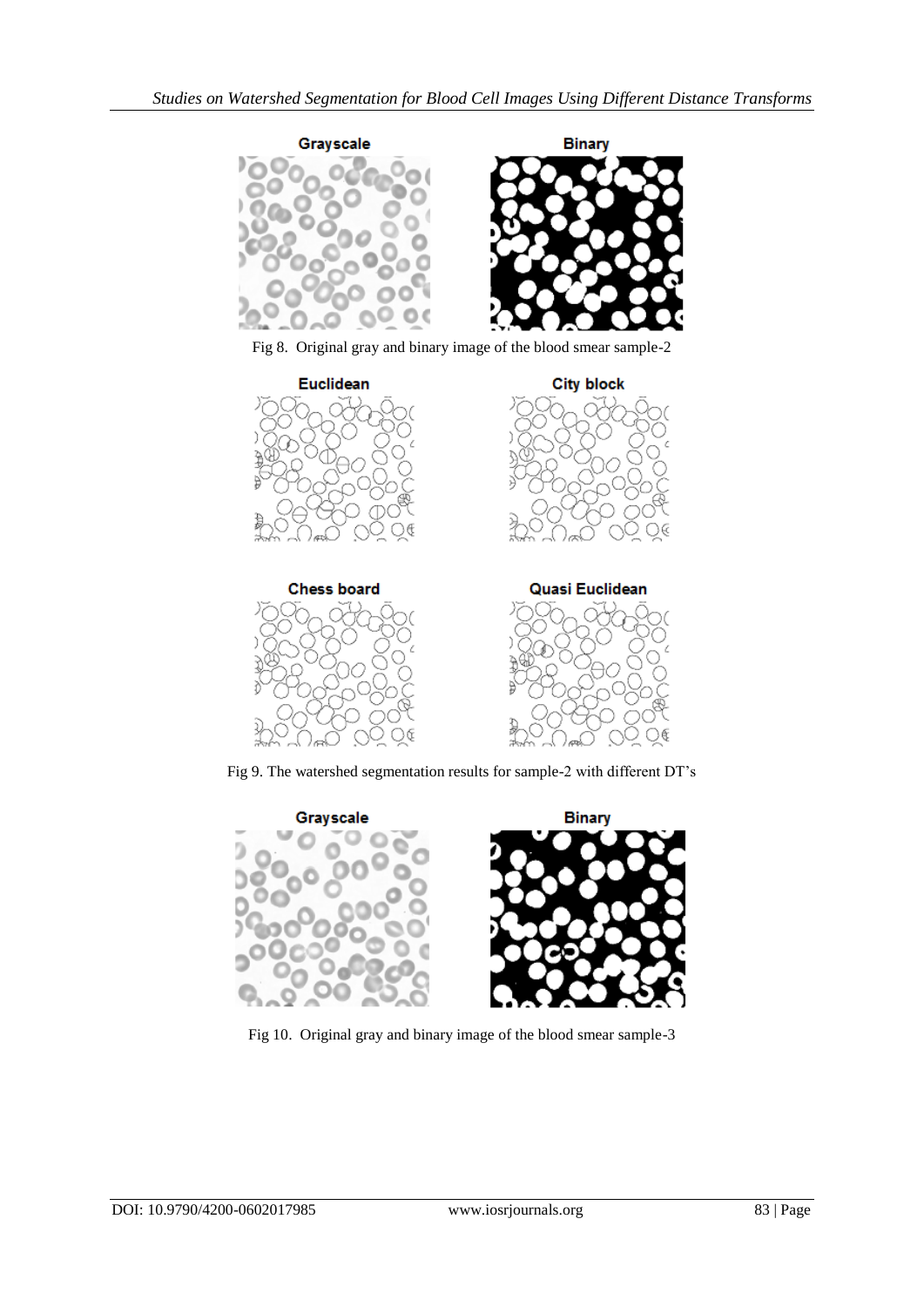

Fig 11. The watershed segmentation results for sample-3 with different DT's



Fig 12. Original gray and binary image of the blood smear sample-4



Fig 13. The watershed segmentation results for sample-4 with different DT's